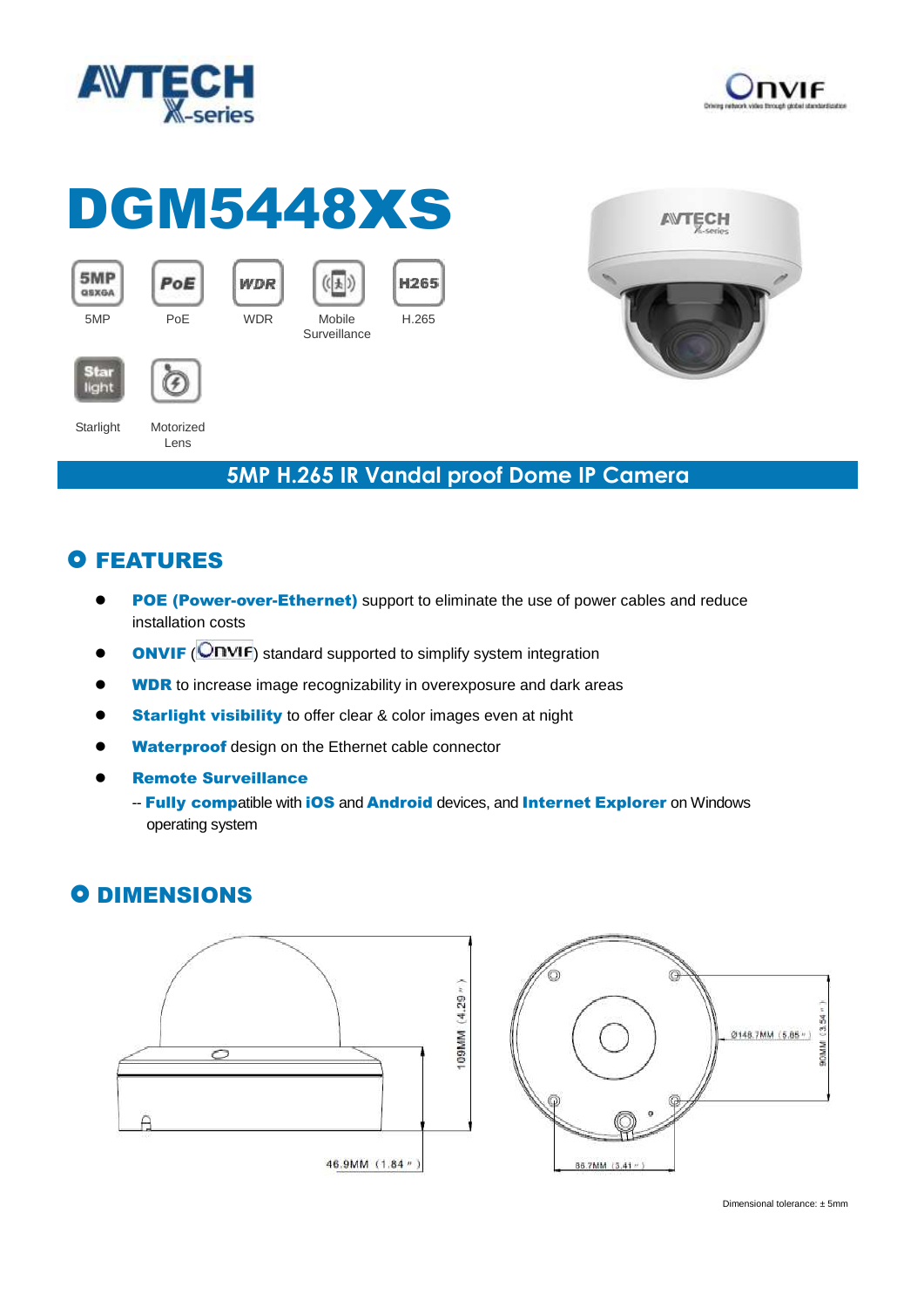



#### **O SPECIFICATIONS\***

| <b>Network</b>                                     |                                                                                                                                                                                                                                      |
|----------------------------------------------------|--------------------------------------------------------------------------------------------------------------------------------------------------------------------------------------------------------------------------------------|
| <b>LAN Port</b>                                    | <b>YES</b>                                                                                                                                                                                                                           |
| <b>LAN Speed</b>                                   | 10/100 Based-T Ethernet                                                                                                                                                                                                              |
| <b>Supported Protocols</b>                         | TCP/IP, HTTP, DHCP, DNS, DDNS, RTP/RTSP,<br>SMTP, NTP, UPnP, SNMP, HTTPS, FTP                                                                                                                                                        |
| <b>ONVIF Compatible</b>                            | YES (Profile S, Profile G, Profile T)                                                                                                                                                                                                |
| Security                                           | (1) Multiple user access levels with password<br>(2) IP address filtering<br>(3) Digest authentication                                                                                                                               |
| <b>Remote Access</b>                               | Internet Explorer on Windows operating system                                                                                                                                                                                        |
| <b>Video</b>                                       |                                                                                                                                                                                                                                      |
| Network Compression                                | H.265 /H.264                                                                                                                                                                                                                         |
| <b>Video Resolution</b>                            | Main-stream (default 30fps): 5MP (2592x1944), 4MP (2592x1520), 3MP<br>(2304x1296)/(2048x1535), 1080P(1920x1080), 720P(1280x720),<br>Sub-stream: (1~30fps): 720P(1280x720), VGA (640x480), QVGA (320x240)                             |
| <b>Frame Rate</b>                                  | Mobile-stream (default 10fps): VGA (640x480), QVGA( 320x240)                                                                                                                                                                         |
| Video bit rate                                     | 30fps<br>8Kbps ~ 8Mbps                                                                                                                                                                                                               |
|                                                    | Triple-Stream(Main/Sub/Mobile)                                                                                                                                                                                                       |
| Multiple Video Streaming<br>Bitrate control method | CBR / VBR                                                                                                                                                                                                                            |
|                                                    |                                                                                                                                                                                                                                      |
| <b>General</b>                                     |                                                                                                                                                                                                                                      |
| Image Sensor                                       | 1/2.7"Progressive CMOS image sensor                                                                                                                                                                                                  |
| Min Illumination                                   | Color 0.002lux @ F1.2(AGC ON)                                                                                                                                                                                                        |
| <b>Shutter Speed</b>                               | $1/5 \sim 1/20000$ sec                                                                                                                                                                                                               |
| Lens                                               | 2.7-13.5mm (Motorized) – F No. 1.8 (W) ~ 3.3(T)±5%                                                                                                                                                                                   |
| Viewing Angle                                      | Horizontal: $31 - 102^\circ$ , Vertical: $23 - 73^\circ$ , Diagonal: $38 - 138^\circ$                                                                                                                                                |
| SD storage                                         | YES (up to 128 GB)                                                                                                                                                                                                                   |
| IR Effective Distance**                            | Up to 30 meters                                                                                                                                                                                                                      |
| IR Shift                                           | IR cut filter with auto switch                                                                                                                                                                                                       |
| <b>IR LED</b>                                      | 4 pcs (Array)                                                                                                                                                                                                                        |
| Video Analytics                                    | Attribute Detection, Pedestrian & Vehicle Detection, Perimeter Intrusion Detection, Line<br>Crossing, Crossing Counting, Heat Map, Crowd Density Detection, Queue Length Detection,<br>Lisence Plate Detection, Rare Sound Detection |
| <b>Digital Noise Reduction</b>                     | 3D DNR                                                                                                                                                                                                                               |
| <b>WDR</b>                                         | <b>WDR</b>                                                                                                                                                                                                                           |
| <b>BLC</b>                                         | <b>YES</b>                                                                                                                                                                                                                           |
| <b>ROI</b>                                         | <b>YES</b>                                                                                                                                                                                                                           |
| <b>Privacy Mask</b>                                | <b>YES</b>                                                                                                                                                                                                                           |
| Image Settings                                     | Flip, Rotation, Corridor mode, Saturation, Brightness, Contrast, Hue, Sharpness adjustable                                                                                                                                           |
| Audio                                              | 1 input / 1 output (RCA)                                                                                                                                                                                                             |
| Alarm Trigger                                      | 1 input / 1 output                                                                                                                                                                                                                   |
| <b>Reset Button</b>                                | <b>YES</b>                                                                                                                                                                                                                           |
| POE                                                | YES (IEEE 802.3af)                                                                                                                                                                                                                   |